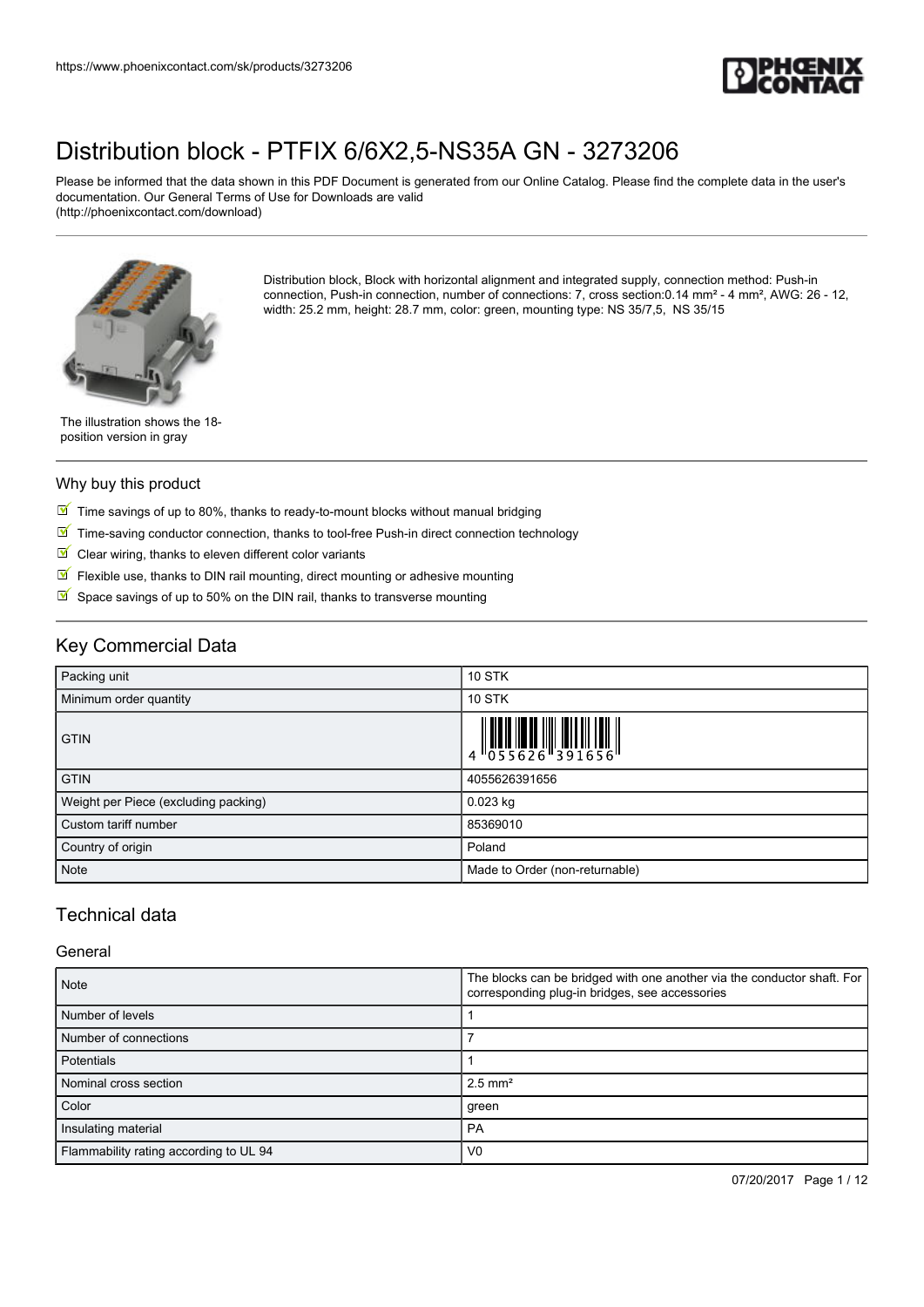

## Technical data

### General

| Rated surge voltage                             | 6 <sub>kV</sub>                                                                                          |  |
|-------------------------------------------------|----------------------------------------------------------------------------------------------------------|--|
| Degree of pollution                             | 3                                                                                                        |  |
| Overvoltage category                            | Ш                                                                                                        |  |
| Insulating material group                       |                                                                                                          |  |
| Maximum power dissipation for nominal condition | 1.31 W (the value is based on one connection block and is multiplied<br>according to the pin assignment) |  |
| Maximum load current                            | 24 A                                                                                                     |  |
| Nominal current $I_N$                           | 24 A                                                                                                     |  |
| Nominal voltage $U_N$                           | 500 V                                                                                                    |  |
| Maximum load current                            | 57 A (with 10 mm <sup>2</sup> conductor cross section)                                                   |  |
| Nominal current $I_N$                           | 41 A (with 6 mm <sup>2</sup> conductor cross section)                                                    |  |
| Nominal voltage $U_N$                           | 500 V                                                                                                    |  |
| Open side panel                                 | No                                                                                                       |  |

### Dimensions

| Width            | 25.2 mm |
|------------------|---------|
| Length           | 45.7 mm |
| Height           | 28.7 mm |
| Height NS 35/7,5 | 30.8 mm |
| Height NS 35/15  | 38.3 mm |

#### Connection data

| Connection method                                                          | Push-in connection    |
|----------------------------------------------------------------------------|-----------------------|
| Connection in acc. with standard                                           | IEC 60947-7-1         |
| Conductor cross section solid min.                                         | $0.14 \, \text{mm}^2$ |
| Conductor cross section solid max.                                         | $4 \text{ mm}^2$      |
| Conductor cross section AWG min.                                           | 26                    |
| Conductor cross section AWG max.                                           | 12                    |
| Conductor cross section flexible min.                                      | $0.14 \, \text{mm}^2$ |
| Conductor cross section flexible max.                                      | $2.5$ mm <sup>2</sup> |
| Min. AWG conductor cross section, flexible                                 | 26                    |
| Max. AWG conductor cross section, flexible                                 | 14                    |
| Conductor cross section flexible, with ferrule without plastic sleeve min. | $0.14 \, \text{mm}^2$ |
| Conductor cross section flexible, with ferrule without plastic sleeve max. | $2.5$ mm <sup>2</sup> |
| Conductor cross section flexible, with ferrule with plastic sleeve min.    | $0.14 \, \text{mm}^2$ |
| Conductor cross section flexible, with ferrule with plastic sleeve max.    | $2.5$ mm <sup>2</sup> |
| Stripping length                                                           | 8 mm  10 mm           |
| Internal cylindrical gage                                                  | A <sub>3</sub>        |
| Connection method                                                          | Push-in connection    |
| Connection in acc. with standard                                           | IEC 60947-7-1         |
| Conductor cross section solid min.                                         | $0.5$ mm <sup>2</sup> |
| Conductor cross section solid max.                                         | $10 \text{ mm}^2$     |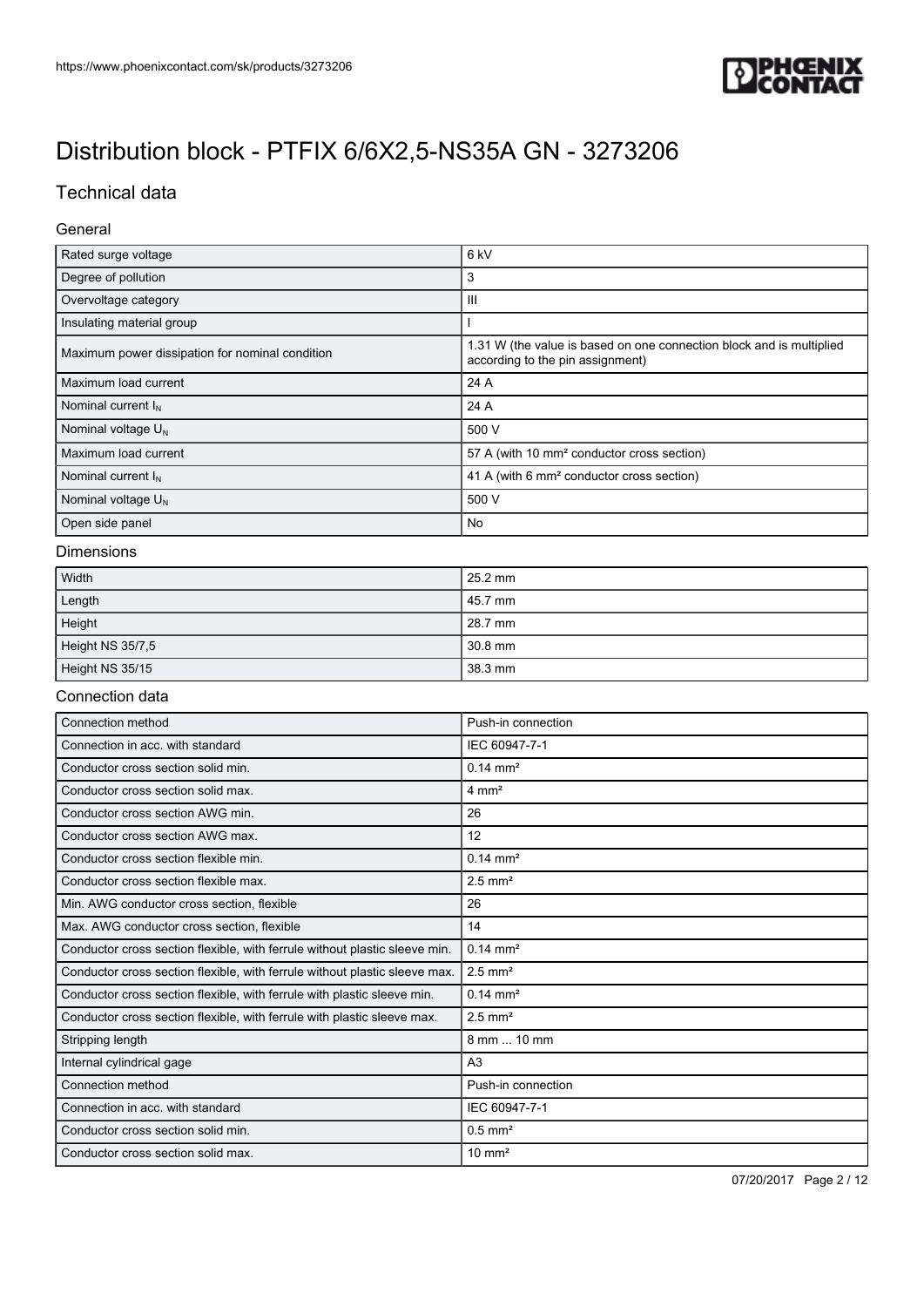

## Technical data

### Connection data

| Conductor cross section AWG min.                                                           | 20                    |
|--------------------------------------------------------------------------------------------|-----------------------|
| Conductor cross section AWG max.                                                           | 8                     |
| Conductor cross section flexible min.                                                      | $0.5$ mm <sup>2</sup> |
| Conductor cross section flexible max.                                                      | $6 \text{ mm}^2$      |
| Min. AWG conductor cross section, flexible                                                 | 20                    |
| Max. AWG conductor cross section, flexible                                                 | 10                    |
| Conductor cross section flexible, with ferrule without plastic sleeve min.                 | $0.5$ mm <sup>2</sup> |
| Conductor cross section flexible, with ferrule without plastic sleeve max.                 | $6 \text{ mm}^2$      |
| Conductor cross section flexible, with ferrule with plastic sleeve min.                    | $0.5$ mm <sup>2</sup> |
| Conductor cross section flexible, with ferrule with plastic sleeve max.                    | $6 \text{ mm}^2$      |
| 2 conductors with same cross section, stranded, TWIN ferrules with<br>plastic sleeve, min. | $0.5$ mm <sup>2</sup> |
| 2 conductors with same cross section, stranded, TWIN ferrules with<br>plastic sleeve, max. | $1.5$ mm <sup>2</sup> |
| Stripping length                                                                           | 10 mm  12 mm          |

#### Standards and Regulations

| Connection in acc. with standard       | LIEC 60947-7-1  |
|----------------------------------------|-----------------|
|                                        | I IEC 60947-7-1 |
| Flammability rating according to UL 94 | - VC            |

## Drawings

Circuit diagram



## **Classifications**

### eCl@ss

| eCl@ss 4.0 | 27141121 |
|------------|----------|
| eCl@ss 4.1 | 27141121 |
| eCl@ss 5.0 | 27141120 |
| eCl@ss 5.1 | 27141120 |
| eCl@ss 6.0 | 27141120 |
| eCl@ss 7.0 | 27141120 |
| eCl@ss 8.0 | 27141120 |
| eCl@ss 9.0 | 27141120 |

ETIM

| ETIM 3.0            | EC000897 |
|---------------------|----------|
| ETIM 4.0            | EC000897 |
| ETIM <sub>5.0</sub> | EC000897 |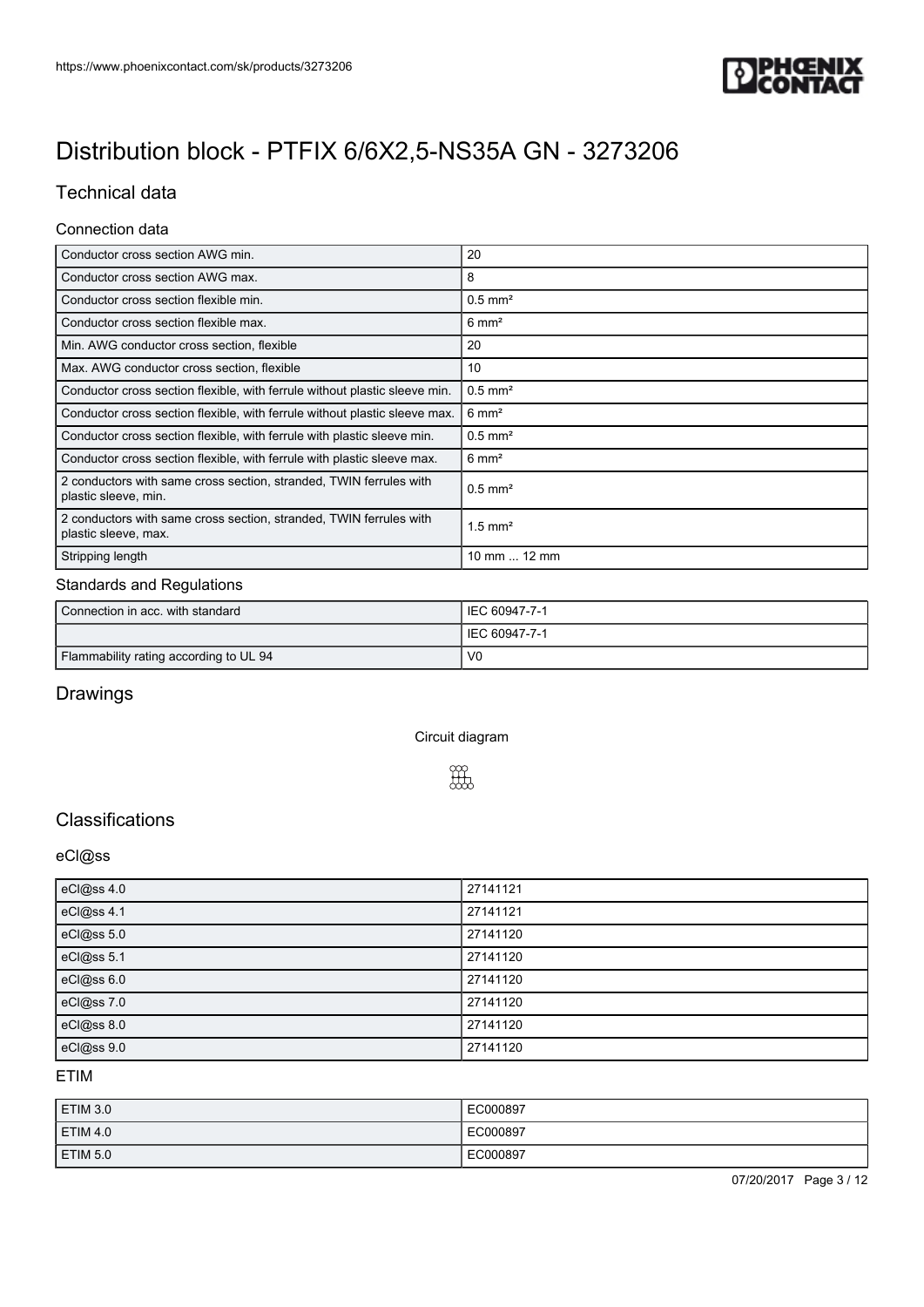

## **Classifications**

### ETIM

| TIM 6.0. | .<br>789 |
|----------|----------|
|          |          |

## UNSPSC

| UNSPSC 6.01          | 30211811 |
|----------------------|----------|
| <b>UNSPSC 7.0901</b> | 39121410 |
| UNSPSC 11            | 39121410 |
| <b>UNSPSC 12.01</b>  | 39121410 |
| UNSPSC 13.2          | 39121410 |

## Approvals

Approvals

#### Approvals

UL Recognized / cUL Recognized / cULus Recognized

#### Ex Approvals

### Approval details

| UL Recognized              | http://database.ul.com/cgi-bin/XYV/template/LISEXT/1FRAME/index.htm<br>74 | FILE E 60425 |          |
|----------------------------|---------------------------------------------------------------------------|--------------|----------|
|                            | в                                                                         | С            |          |
| mm <sup>2</sup> /AWG/kcmil | $20 - 8$                                                                  | $20 - 8$     | $20 - 8$ |
| Nominal current IN         | 50 A                                                                      | 50 A         | 5 A      |
| Nominal voltage UN         | 300 V                                                                     | 300 V        | 600 V    |

| cUL Recognized             | http://database.ul.com/cgi-bin/XYV/template/LISEXT/1FRAME/index.htm<br>GR. |          | FILE E 60425 |
|----------------------------|----------------------------------------------------------------------------|----------|--------------|
|                            | B                                                                          | С        |              |
| Im <sup>2</sup> /AWG/kcmil | $20 - 8$                                                                   | $20 - 8$ | $20 - 8$     |
| Nominal current IN         | 50 A                                                                       | 50 A     | 5 A          |
| Nominal voltage UN         | 300 V                                                                      | 300 V    | 600 V        |



cULus Recognized <http://database.ul.com/cgi-bin/XYV/template/LISEXT/1FRAME/index.htm>

07/20/2017 Page 4 / 12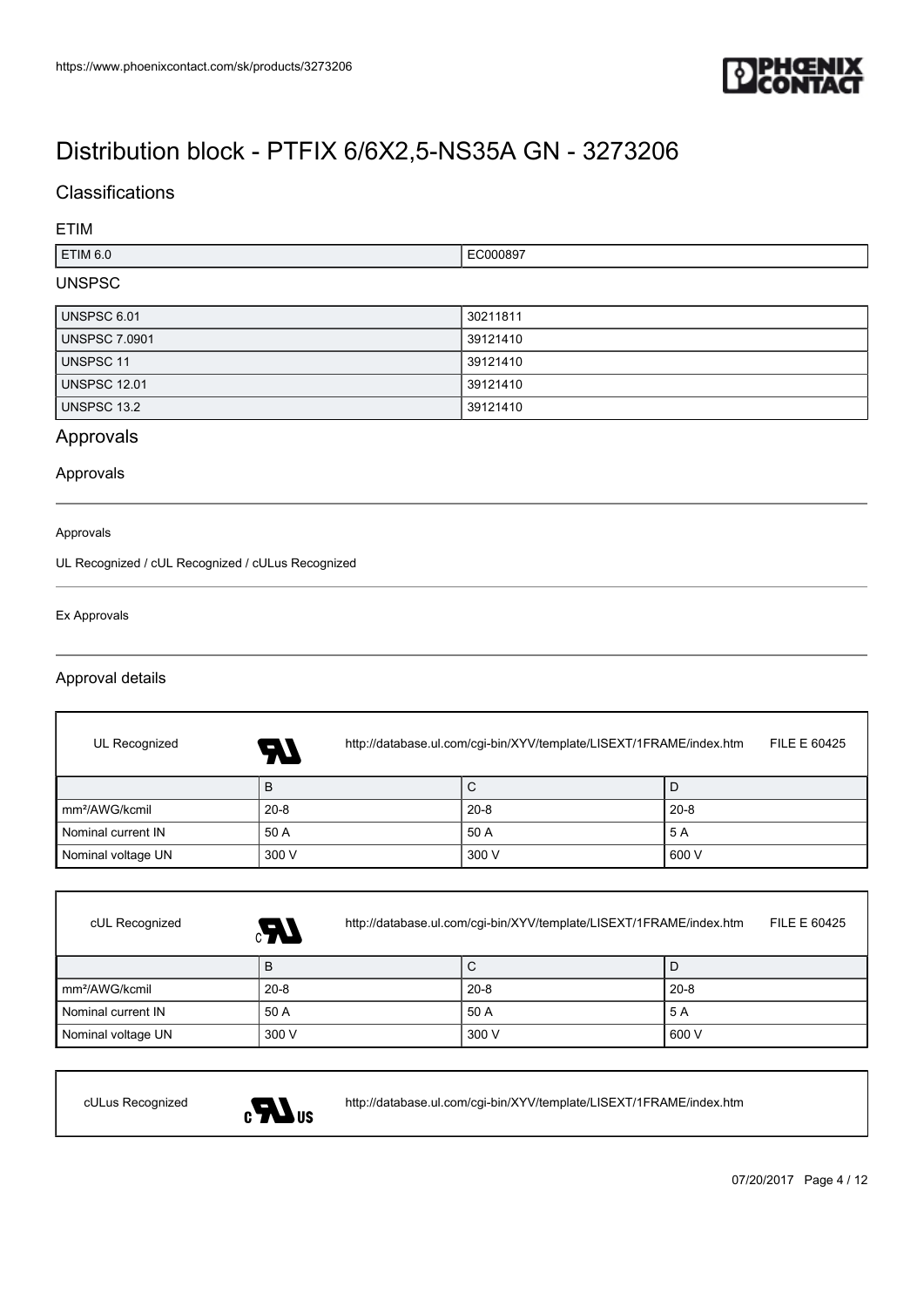

Accessories

Accessories

DIN rail

[DIN rail perforated - NS 35/ 7,5 PERF 2000MM - 0801733](https://www.phoenixcontact.com/sk/products/0801733)

DIN rail, material: steel galvanized and passivated with a thick layer, perforated, height 7.5 mm, width 35 mm, length: 2000 mm

[DIN rail, unperforated - NS 35/ 7,5 UNPERF 2000MM - 0801681](https://www.phoenixcontact.com/sk/products/0801681)

DIN rail, material: Steel, unperforated, height 7.5 mm, width 35 mm, length: 2 m

[DIN rail perforated - NS 35/ 7,5 WH PERF 2000MM - 1204119](https://www.phoenixcontact.com/sk/products/1204119)



DIN rail 35 mm (NS 35)

[DIN rail - NS 35/ 7,5 WH UNPERF 2000MM - 1204122](https://www.phoenixcontact.com/sk/products/1204122)



DIN rail 35 mm (NS 35)

[DIN rail, unperforated - NS 35/ 7,5 AL UNPERF 2000MM - 0801704](https://www.phoenixcontact.com/sk/products/0801704)

DIN rail, unperforated, Width: 35 mm, Height: 7.5 mm, Length: 2000 mm, Color: silver

[DIN rail perforated - NS 35/ 7,5 ZN PERF 2000MM - 1206421](https://www.phoenixcontact.com/sk/products/1206421)



DIN rail, material: Galvanized, perforated, height 7.5 mm, width 35 mm, length: 2 m

07/20/2017 Page 5 / 12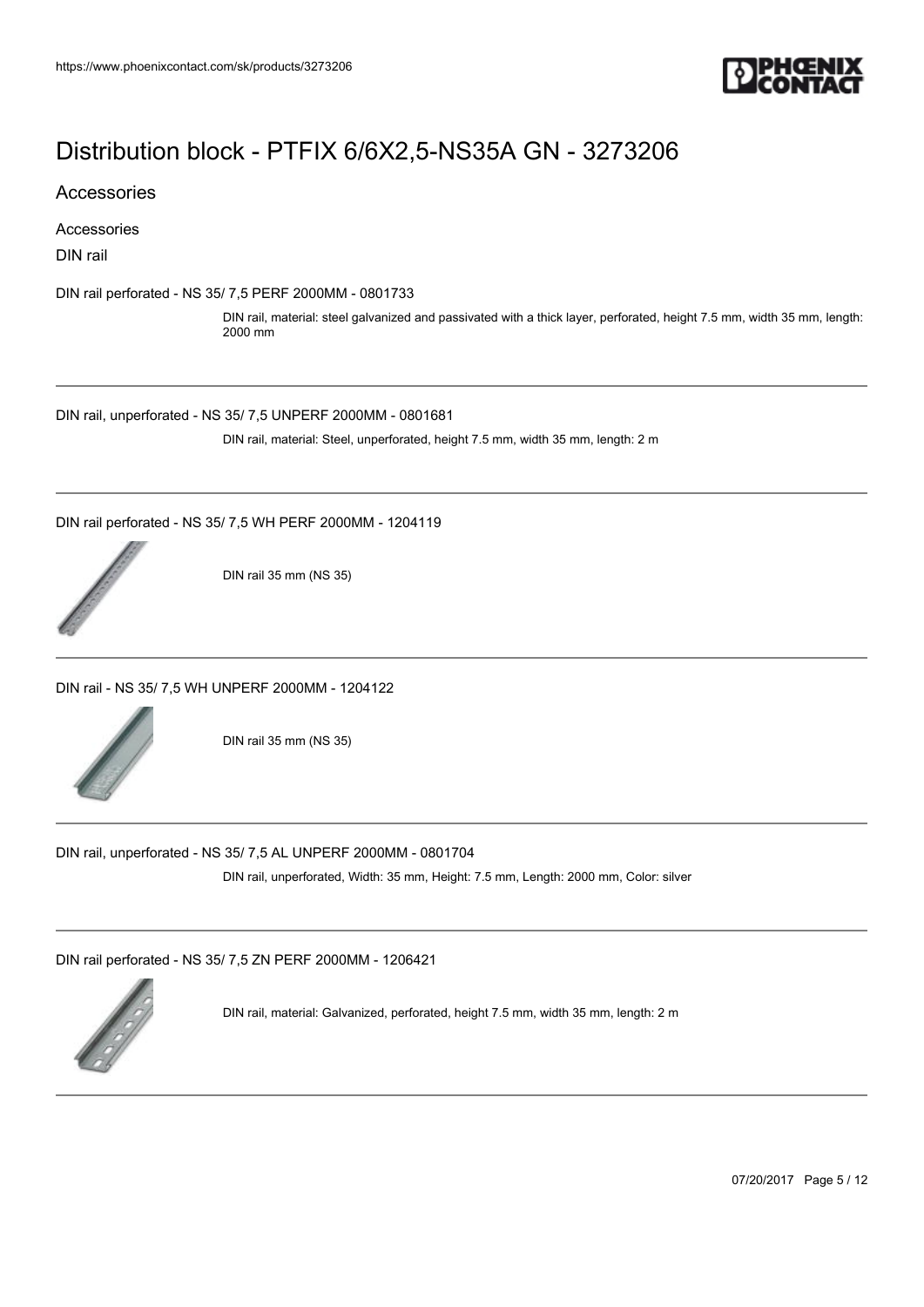

### Accessories

[DIN rail, unperforated - NS 35/ 7,5 ZN UNPERF 2000MM - 1206434](https://www.phoenixcontact.com/sk/products/1206434)



DIN rail, material: Galvanized, unperforated, height 7.5 mm, width 35 mm, length: 2 m

[DIN rail, unperforated - NS 35/ 7,5 CU UNPERF 2000MM - 0801762](https://www.phoenixcontact.com/sk/products/0801762)



DIN rail, material: Copper, unperforated, height 7.5 mm, width 35 mm, length: 2 m

[End cap - NS 35/ 7,5 CAP - 1206560](https://www.phoenixcontact.com/sk/products/1206560)



DIN rail end piece, for DIN rail NS 35/7.5

[DIN rail perforated - NS 35/15 PERF 2000MM - 1201730](https://www.phoenixcontact.com/sk/products/1201730)



DIN rail, material: steel galvanized and passivated with a thick layer, perforated, height 15 mm, width 35 mm, length: 2000 mm

[DIN rail, unperforated - NS 35/15 UNPERF 2000MM - 1201714](https://www.phoenixcontact.com/sk/products/1201714)



DIN rail, material: Steel, unperforated, height 15 mm, width 35 mm, length: 2 m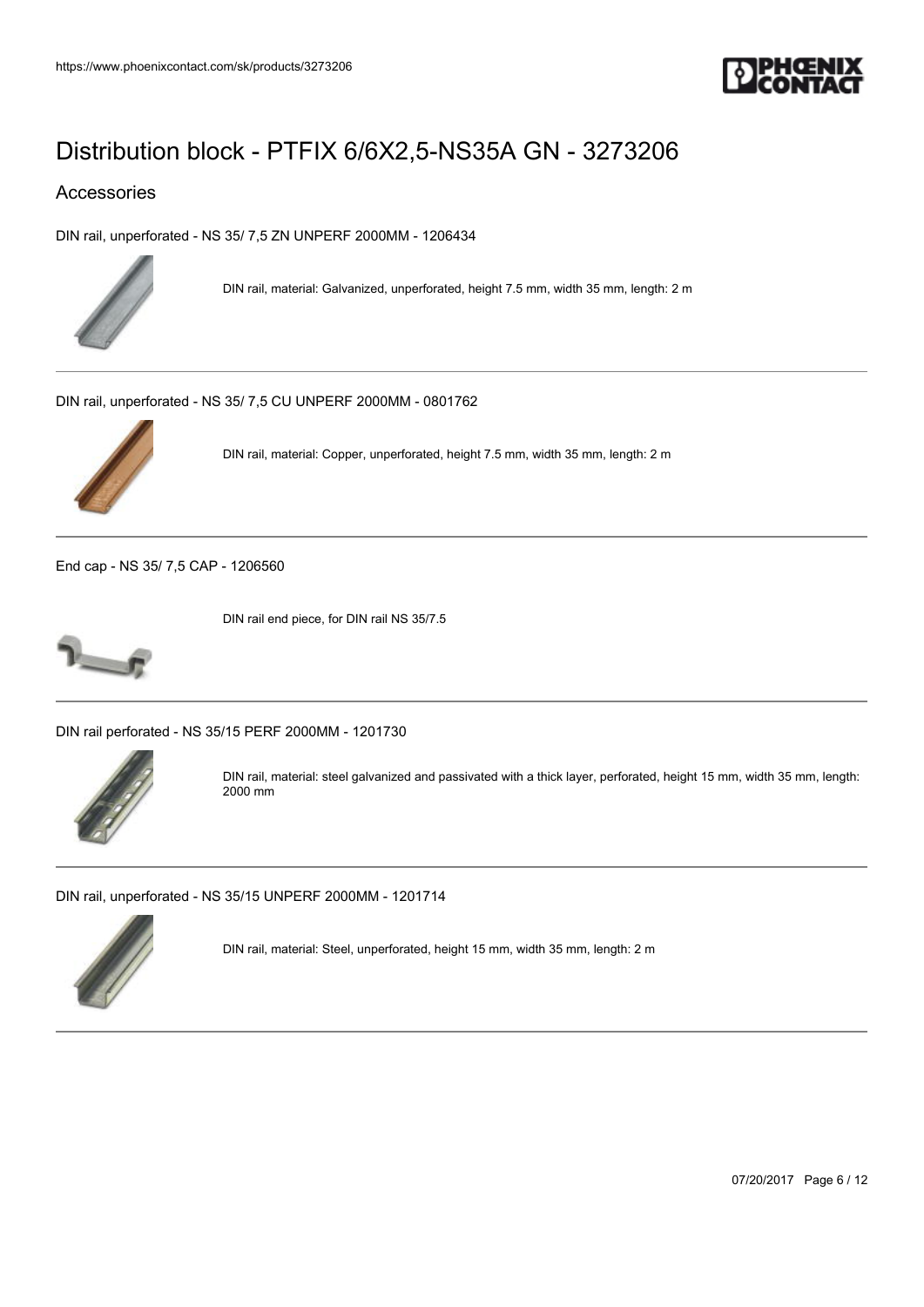

### Accessories

[DIN rail perforated - NS 35/15 WH PERF 2000MM - 0806602](https://www.phoenixcontact.com/sk/products/0806602)



DIN rail 35 mm (NS 35)

[DIN rail - NS 35/15 WH UNPERF 2000MM - 1204135](https://www.phoenixcontact.com/sk/products/1204135)



DIN rail 35 mm (NS 35)

[DIN rail, unperforated - NS 35/15 AL UNPERF 2000MM - 1201756](https://www.phoenixcontact.com/sk/products/1201756)



DIN rail, deep drawn, high profile, unperforated, 1.5 mm thick, material: aluminum, height 15 mm, width 35 mm, length 2000 mm

[DIN rail perforated - NS 35/15 ZN PERF 2000MM - 1206599](https://www.phoenixcontact.com/sk/products/1206599)



DIN rail, material: Galvanized, perforated, height 15 mm, width 35 mm, length: 2 m

[DIN rail, unperforated - NS 35/15 ZN UNPERF 2000MM - 1206586](https://www.phoenixcontact.com/sk/products/1206586)



DIN rail, material: Galvanized, unperforated, height 15 mm, width 35 mm, length: 2 m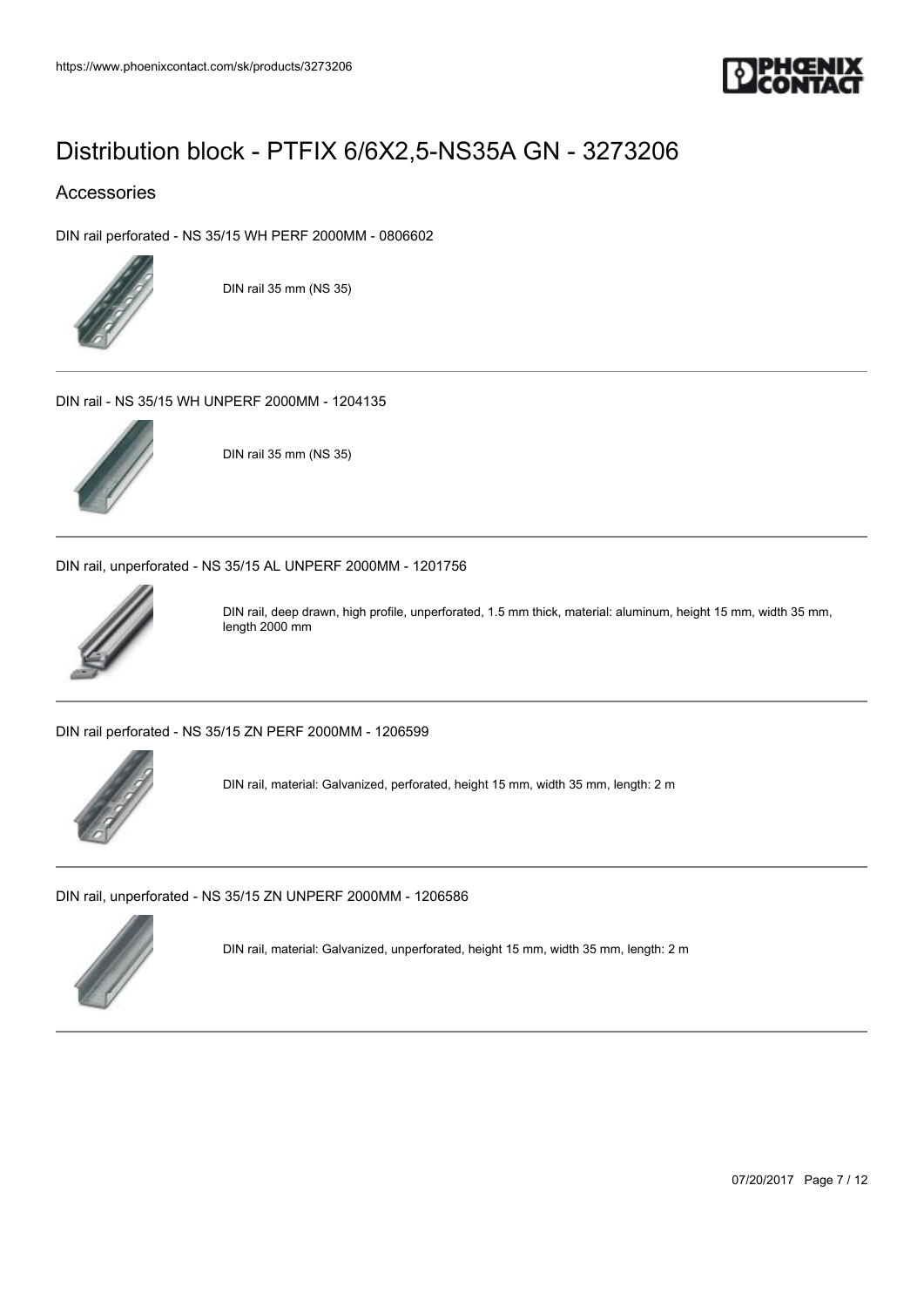

## Accessories

[DIN rail, unperforated - NS 35/15 CU UNPERF 2000MM - 1201895](https://www.phoenixcontact.com/sk/products/1201895)



DIN rail, material: Copper, unperforated, 1.5 mm thick, height 15 mm, width 35 mm, length: 2 m

[End cap - NS 35/15 CAP - 1206573](https://www.phoenixcontact.com/sk/products/1206573)



DIN rail end piece, for DIN rail NS 35/15

Insulating sleeve

[Insulating sleeve - MPS-IH WH - 0201663](https://www.phoenixcontact.com/sk/products/0201663)



Insulating sleeve, color: white

[Insulating sleeve - MPS-IH RD - 0201676](https://www.phoenixcontact.com/sk/products/0201676)



Insulating sleeve, color: red

[Insulating sleeve - MPS-IH BU - 0201689](https://www.phoenixcontact.com/sk/products/0201689)



Insulating sleeve, color: blue

07/20/2017 Page 8 / 12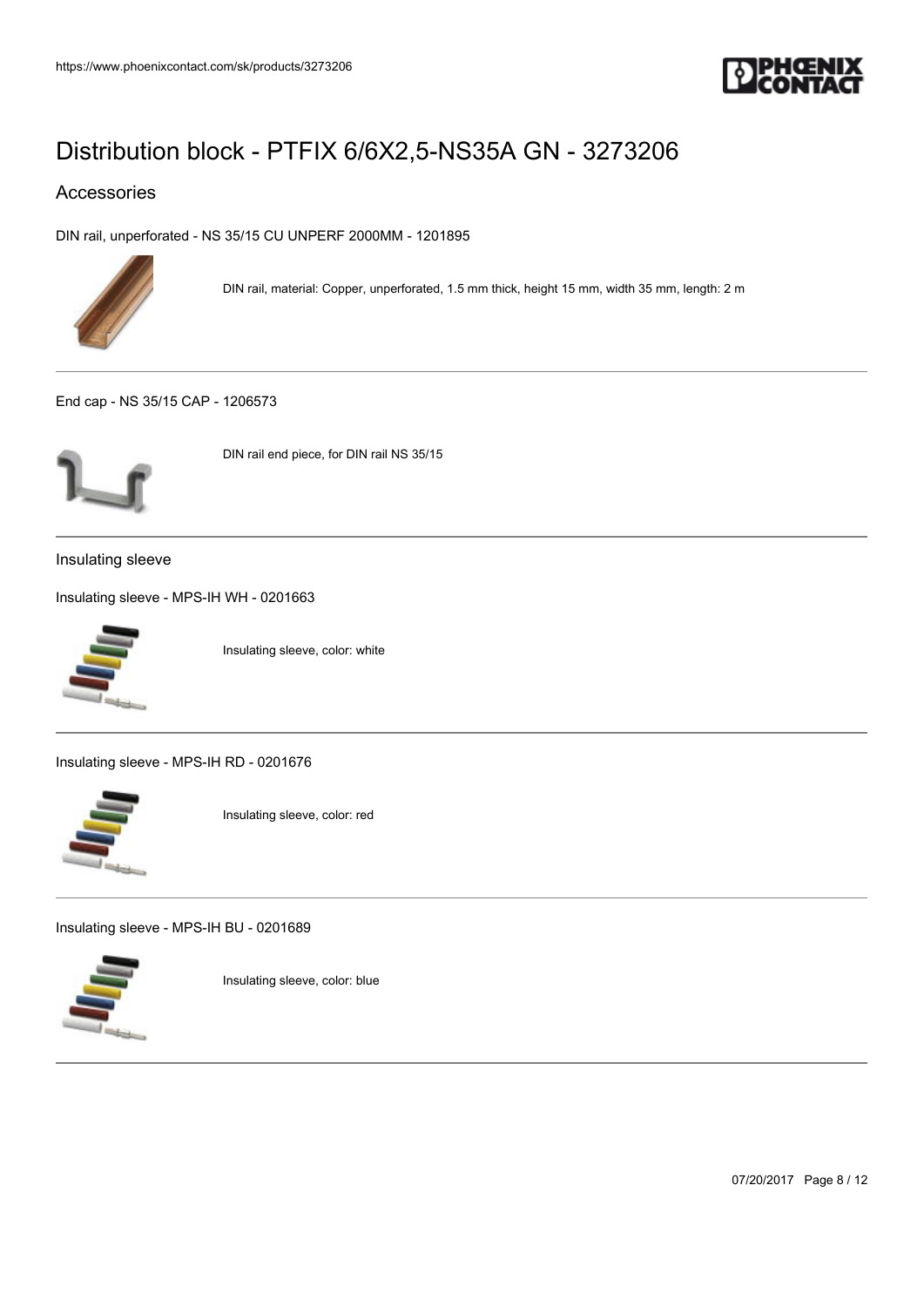

### Accessories

[Insulating sleeve - MPS-IH YE - 0201692](https://www.phoenixcontact.com/sk/products/0201692)



Insulating sleeve, color: yellow

[Insulating sleeve - MPS-IH GN - 0201702](https://www.phoenixcontact.com/sk/products/0201702)



Insulating sleeve, color: green

[Insulating sleeve - MPS-IH GY - 0201728](https://www.phoenixcontact.com/sk/products/0201728)



Insulating sleeve, color: gray

[Insulating sleeve - MPS-IH BK - 0201731](https://www.phoenixcontact.com/sk/products/0201731)



Insulating sleeve, color: black

#### Jumper

[Plug-in bridge - FBS 2-5 - 3030161](https://www.phoenixcontact.com/sk/products/3030161)



Plug-in bridge, pitch: 5.2 mm, length: 22.7 mm, width: 9 mm, number of positions: 2, color: red

07/20/2017 Page 9 / 12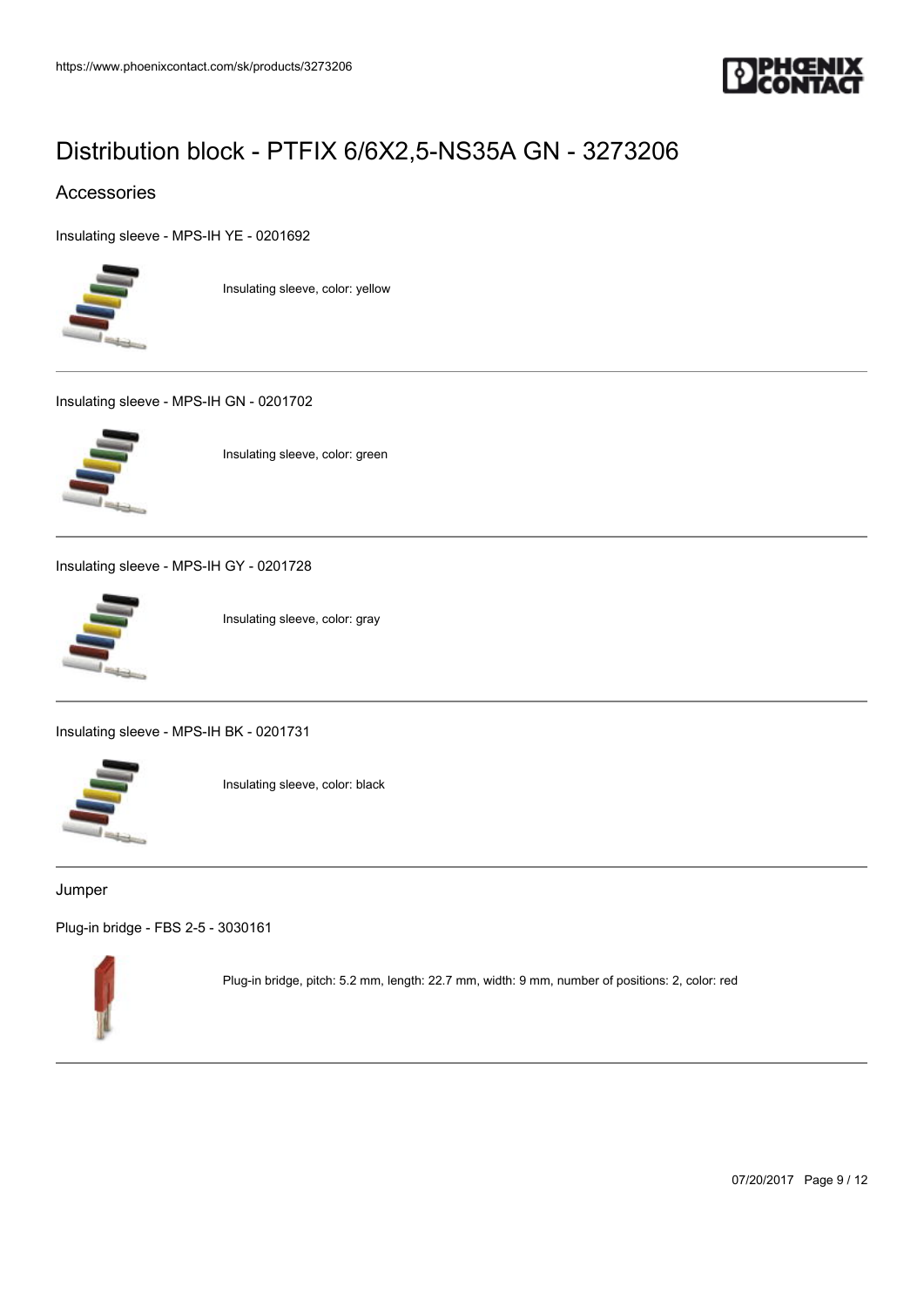

## Accessories

[Plug-in bridge - FBS 2-5 GN - 3032143](https://www.phoenixcontact.com/sk/products/3032143)



Plug-in bridge, pitch: 5.2 mm, number of positions: 2, color: green

[Plug-in bridge - FBS 2-5 BU - 3036877](https://www.phoenixcontact.com/sk/products/3036877)



Plug-in bridge, pitch: 5.2 mm, number of positions: 2, color: blue

[Plug-in bridge - FBS 2-5 GY - 3038969](https://www.phoenixcontact.com/sk/products/3038969)



Plug-in bridge, pitch: 5.2 mm, number of positions: 2, color: gray

### Labeled terminal marker

[Marker card - SK 5/3,8:FORTL.ZAHLEN - 0804183](https://www.phoenixcontact.com/sk/products/0804183)



Marker card, Card, white, labeled, Horizontal: Consecutive numbers 1 - 10, 11 - 20, etc. up to 91 - (99)100, Mounting type: adhesive, for terminal block width: 5 mm, Lettering field: 5 x 3.8 mm

[Marker card - SK 3,8 REEL P5 WH CUS - 0825124](https://www.phoenixcontact.com/sk/products/0825124)



Marker card, can be ordered: By card, white, labeled according to customer specifications, Mounting type: adhesive, for terminal block width: 5 mm, Lettering field: continuous x 3.8 mm

Marker carriers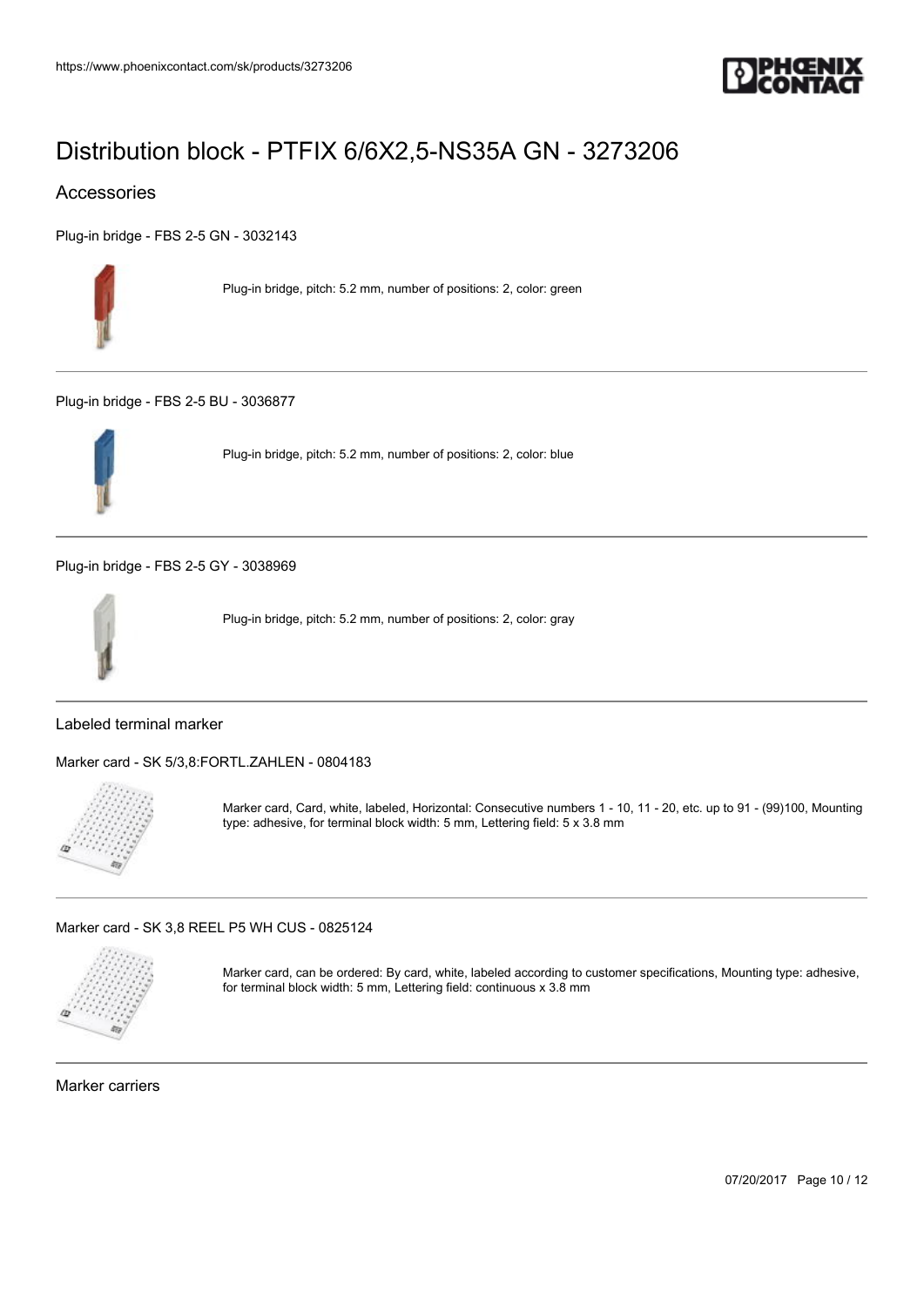

### Accessories

[Terminal strip marker carrier - KLM 2 - 0807575](https://www.phoenixcontact.com/sk/products/0807575)



Terminal strip marker carrier, gray, unlabeled, Mounting type: Plug in, Lettering field: 20 mm x 8 mm

[Terminal strip marker carrier - KLM 3-L - 0814788](https://www.phoenixcontact.com/sk/products/0814788)



Terminal strip marker carrier, height-adjustable, for end brackets CLIPFIX 15, CLIPFIX 35 and CLIPFIX 35-5, can be labeled with BMK...20 x 8 labels, or directly with the M-PEN or X-PEN

Screwdriver tools

[Screwdriver - SZF 1-0,6X3,5 - 1204517](https://www.phoenixcontact.com/sk/products/1204517)



Actuation tool, for ST terminal blocks, also suitable for use as a bladed screwdriver, size: 0.6 x 3.5 x 100 mm, 2component grip, with non-slip grip

Terminal marking

[Marking foil for zack marker strip - TML \(EX3,8\)R - 0801837](https://www.phoenixcontact.com/sk/products/0801837)



Marking foil for zack marker strip, Roll, white, unlabeled, can be labeled with: THERMOMARK ROLL, THERMOMARK ROLL X1, THERMOMARK ROLLMASTER 300/600, THERMOMARK X1.2, THERMOMARK S1.1, Mounting type: adhesive, for terminal block width: 30000 mm, Lettering field: 30,000 x 3.8 mm

[Marking foil for zack marker strip - TML \(104X3,8\)R - 0801833](https://www.phoenixcontact.com/sk/products/0801833)



Marking foil for zack marker strip, Roll, white, unlabeled, can be labeled with: THERMOMARK ROLL, THERMOMARK ROLL X1, THERMOMARK ROLLMASTER 300/600, THERMOMARK X1.2, THERMOMARK S1.1, Mounting type: adhesive, for terminal block width: 104 mm, Lettering field: 104 x 3.8 mm

Test plug terminal block